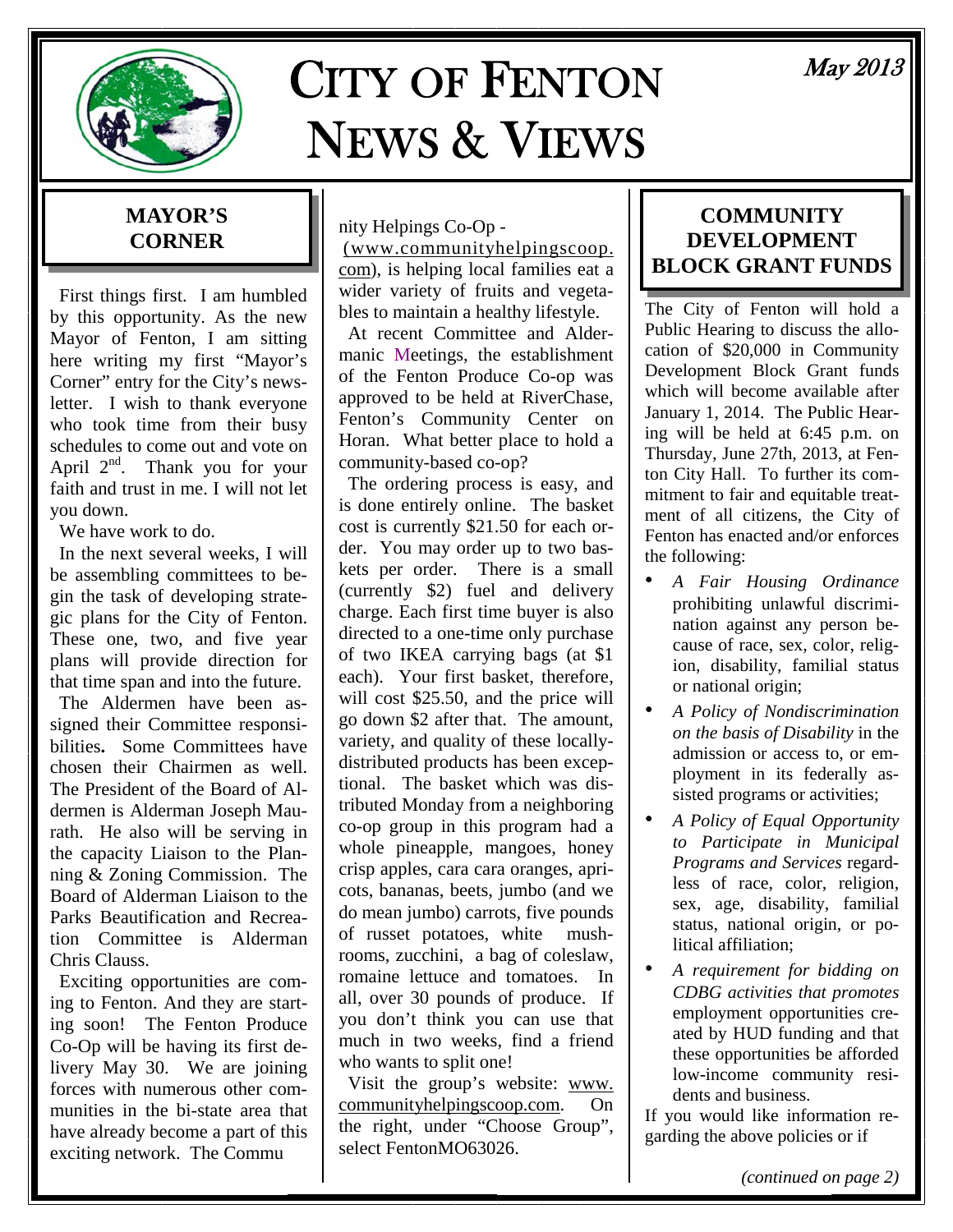#### Page 2 **FENTON NEWS & VIEWS** May 2013

#### *MAYOR'S CORNER*

*(Continued from page 1)* 

 Also, join our group on Facebook and become part of that community. There, you can preview the basket, receive additional ordering instructions, get recipes, and find people who want to "share" in some of the bulk purchases (like the fifteen dozen eggs) offered by the website. Our Facebook page is CommunityHelpingsCoop-Fenton, MO.

 You may order the basket online from May 21 at 11 p.m. until May 27 at 8 p.m. If you have any questions, feel free to email me at mayormike@fentonmo.org; or email the Community Helpings Produce Co-Op facilitator, Jill , at jill@communityhelpingscoop. com.

 This is a Community Project. It is run by volunteers. No profit is made by Fenton or the volunteers. At the first basket delivery on May 30, several items will be available to sample. Please come and see the possibilities of this community effort. The whole thing takes a short amount of time. The truck arrives, the produce is sorted, and the baskets are picked up. The time for the community to pick up their baskets will be  $5:15 - 5:45$  p. m. on Thursday, May 30.

 I am pleased and excited to have been able to help facilitate this community project's arrival to Fenton.

 You elected me to be your Mayor. A Mayor is part of a community. As a citizen, you are also a partner in that community. If you have suggestions, ideas, and opportunities that will continue to make Fenton a great place to live, I would like to hear from you.

Thanks! Mayor Mike

#### *COMMUNITY DEVELOPMENT BLOCK GRANT FUNDS FOR 2013 HEARING*  (Continued from page 1)

you believe you have been unlawfully discriminated against, contact the following municipal official or employee who has been designated to coordinate compliance with equal opportunity requirements referenced above:

Diane Monteleone, City Clerk 625 Smizer Mill Road Fenton, MO 63026 (636)343-2080

If you are a person with a disability or have special needs in order to participate in this public hearing, please contact Diane at (636)343-2080.

> For more information call: (636)343-2080 VOICE 1-800-735-2466 RELAY MO Equal Opportunity Employer

#### **PLANNING & ZONING COMMISSION PUBLIC HEARING**

On **Tuesday, June 4, 2013** the Planning & Zoning Commission will hold a Public Hearing at **7:00 p.m.** during their regularly scheduled meeting at City Hall to consider the following:

#### **OLD BUSINESS**

- Proposed amendment to SEC-TION 475:030(G.11) of the Zoning Code to repeal the provision for *Pet business services, involving the training, grooming, daycare or indoor/overnight boarding of dogs and cats* as a Special Use provided within the "BP-3" Business Park-General Office Centers, Small Warehousing District.
- Proposed amendment to the

• Zoning Code to provide regulations for *Solar Energy Systems.*

#### **NEW BUSINESS**

- A Petition by Pete Akers, representing Sprint, for a Special Use Permit to modify an existing telecommunication facility addressed as 2092-A Corporate 44 Drive. The parcel is addressed as 2030 Corporate 44 Drive and is zoned "IP-1" Industrial Park – Light, Medium, Industry, Distribution, Assembly Warehousing District.
- A Petition by Joshua Landau of JML Audio for a Special Use Permit to operate an auto detailing shop, excluding mechanical, painting and body work, at 519 Rudder Road, Suite A. The parcel is zoned "BP-3" Business Park-General Office Centers, Small Warehousing District.

#### **SITE PLAN REVIEW**

• None

For more information, please contact the Community Development



 $\sqrt{ }$ Welcome!

The following businesses have applied for an occupancy permit and are planning on calling Fenton "home":

*Space Form Architects*  900 S. Highway Dr. Ste. 301 (Architect Firm)

*Sansone Group*  24 Fenton Plaza (Property Maintenance)

*(continued on page 3)*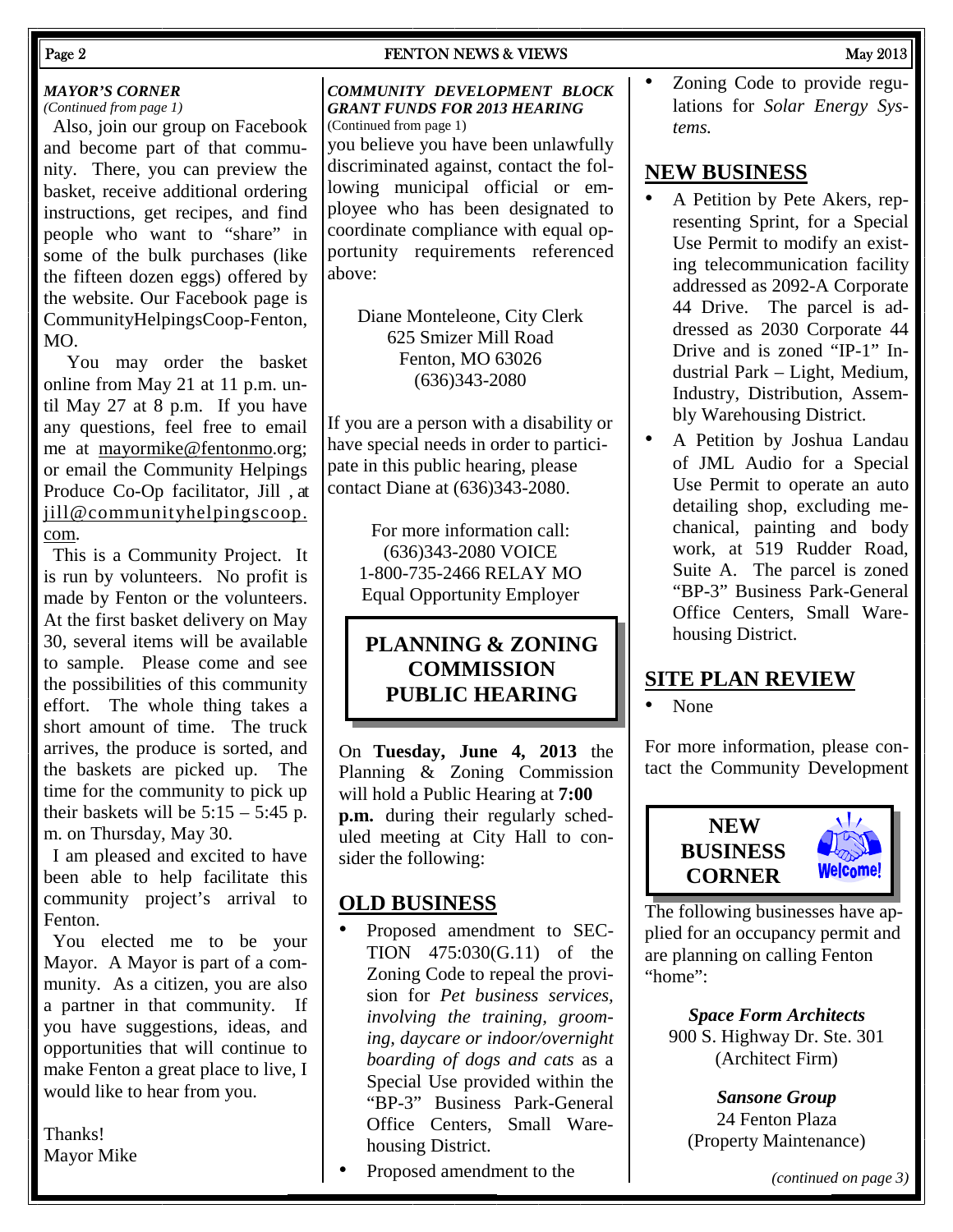#### Page 3 **FENTON NEWS & VIEWS** May 2013

(Continued from page 2) *Serendipity Beyond*  24 Fenton Plaza (Graphic Design)

> *Brown Dog Network*  574 Axminister Drive *(*Internet Service)

*Knoebel Construction*  640 Axminister Drive (General Contracting)

*Mercy Heart & Vascular/ Cardiovascular Testing*  1203 Smizer Mill Road Ste. 102 (Medical Testing)

*Cotton Babies, Inc*  1299 N. Highway Dr. (Baby Diaper Service/Merchandise)

We welcome you to Fenton!



**TRASH TALK** 

### **MEMORIAL DAY**

Don't forget there will be no trash pick up Monday, May 27th, 2013.

- Monday trash pick up will move to **Tuesday, May 28th**.
- Thursday recycling pick up will move to **Friday, May 31st**.

**Free Yard Waste/Trash Overflow Stickers** still available, call City Hall Monday –Friday 8:00 a. m. to 4:30 p.m.



Office Source & Midwest Recycling Center are sponsoring a

## **FREE ELECTRONIC RECYCLING EVENT**

**May 24, 2013 at 11 a.m. to 2 p.m.**  (rain or shine). Drop off at Office Source at 719 Rudder Road.

#### Acceptable Items:

PC's, Printers, Keyboards, Laptops, Hard Drives, Cell Phones, Pagers, Radios, Scanners, Speakers, VCR, DVD, Fax Machines, Answering Machines, Televisions, Stereos, Furnaces, Water Heaters, Air Conditioners, Microwaves, Power Tools, Kitchen Appliances, lawn and garden equipment, etc.

• Limit of one TV per car & lawn & garden equipment must have oil & gas removed.

Exceptions:

• No smoke detectors, glass lamps, light bulbs, or fluorescent tubes

**For more information call Midwest Recycling (636)223-0150 or visit them on the web at www. midwrc.net.** 



The City of Fenton has teamed up with WE HAUL STL & CHRIS-TIAN ENVIRONMENTAL to pick up Bulk Trash an items made mostly of metal on

#### **Saturday June 8, 2013**.

Guidelines for Christian Environmental:

- **5 ITEMS AT CURB PER HOUSE**, limited to 75 lbs.
- All items must be from that residence
- All items at curb by 7 a.m.
- Separate metal from other items
- Any items not picked up will be responsibility of resident to dispose of

Acceptable Items:

• Wooden furniture, chairs, sofas, love seats & lamps, fans, rugs & linoleum (rolled or bundled), mattresses, box springs, headboards & wooden frames, construction debris (limit one 50 pound can) commodes & sinks, general refuse from clean-up

Unacceptable Items:

• Lumber longer than 4 feet (no complete decking), yard debris, tree branches, stumps, concrete, asphalt, rocks, dirt, regular household refuse, recyclables, car parts, oil, fluids, hazardous waste & paint

**Limit of five bulk, trash items, unlimited metal items.** 

**Hazardous Waste can be recycled at the Lemay HHW Facility located at 291 E. Hoffmeister. For more information visit their website at www.hhwstl. com.** 

Guidelines for WE HAUL STL (metal recycler):

Acceptable Metal Bulk Items:

• Washers, Dryers, Refrigerators, hot water heaters, electronics, BBQ pits, stoves, freezers AC units lawnmowers, microwaves, vehicle batteries, vehicle rims without tires.

*(continued on page 4)*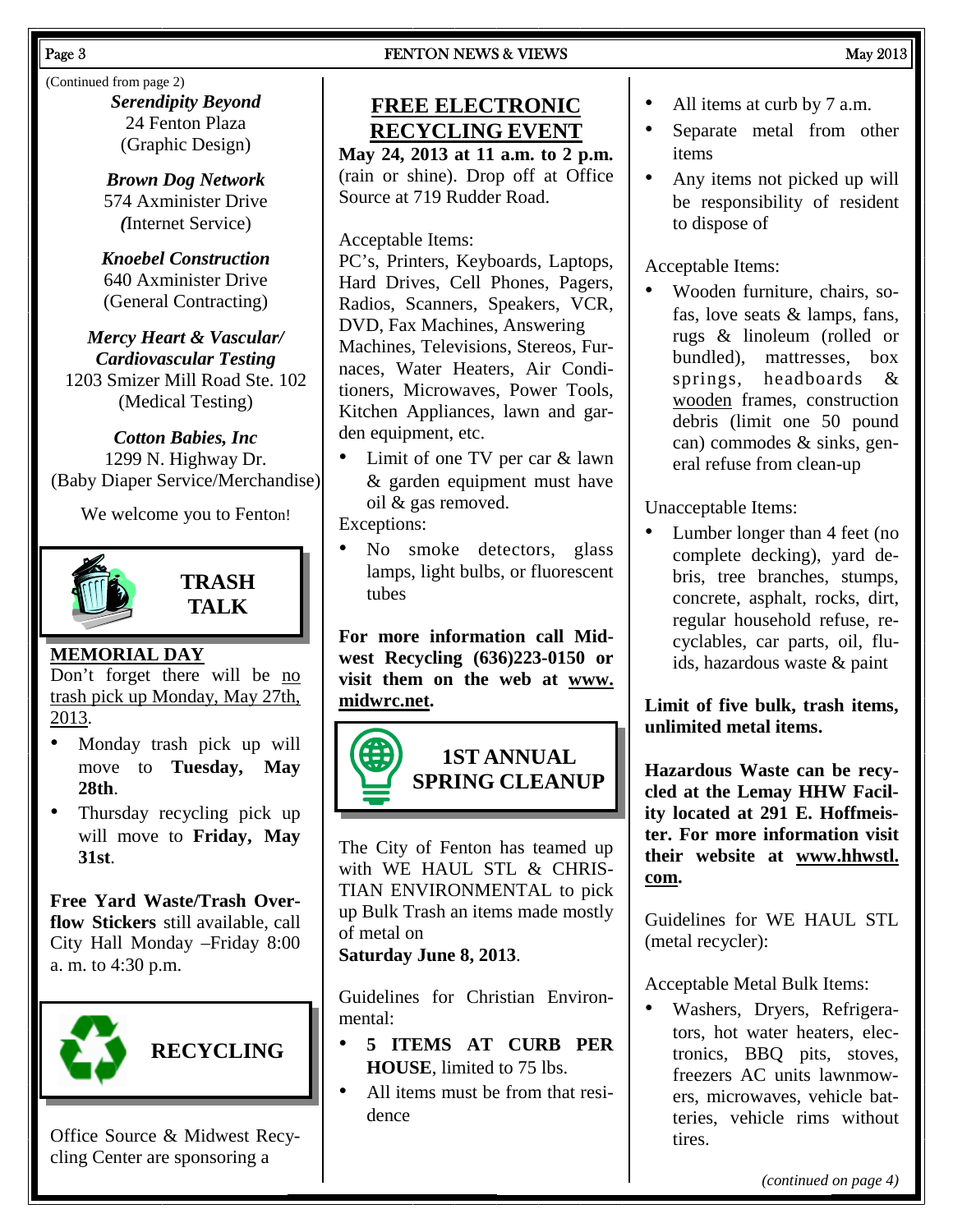Exceptions to Pick up: Tube TVs, computer monitors vehicle rims with tires, propane or gas tanks

Any questions please call (314) 853-0485.

#### **Noteworthy**

#### **May is Older American Month**



This year's theme is "Unleash the Power of Age!", highlights the significant contributions made by thousands of older Americans across our nation. For more information, go to www. olderamericansmonth.acl.gov or check out the Mid-East Area Agency on Aging at www.mideastaaa.org.



#### **Outdoor Pool opens Saturday May 25th**

This is the perfect time to apply for your RiverChase Membership. There are various types of memberships to fit family and individual needs. Remember, you have unlimited entry to all pools with membership. It's like being on vacation seven days a week !

#### Page 4 **FENTON NEWS & VIEWS** May 2013

#### **General Swim Pool Hours after Memorial Day are:**

Monday-Friday Noon to 8:00 p.m. Saturday 11:00 a.m. to 8:00 p.m. Sunday 11:00 a.m. to 5:30 p.m.

Extended pool hours on Saturdays this year beginning May 25th and ending August 31st.

#### **Memorial Day Ceremony**

Join Mayor Mike Polizzi for the ceremony presented by Scout Pack 778 and the Department of Parks and Recreation. Quartermaster Senior Chief & Commissioner of Missouri Veterans Nancy M. Nelson will be our guest speaker. Pastor Terry Scheel, of Summit Community Church will lead us in prayer, and Vietnam Veterans Association, VVA 1028, will handle taps and 3 volley. Refreshments will be courtesy of St. Louis Bread Company. Brix, Kruse, Grimm Florist have donated the floral arrangements for the Heroes Memorial. The ceremony starts at **10:00 a.m. on Monday, May 27th at the Heroes Memorial, Fenton City Park.** Lawn chairs are encouraged.

#### **Senior Lunch Bingo**



Wednesday, June 12 at 10:30 a.m. Lunch will be cheeseburger casserole, fee is \$6.50 per person. Must be registered by Sunday, June 9th.

#### **Fenton Triathlon**

This race is a 300 yard swim, 13.5 mile bike ride and 3.1 mile run. All events start and end at RiverChase of Fenton Awards to the top three male & female finishers and top three in each age group. Registration

fee is \$50 per person, each receives a T-shirt. Race begins Saturday, **August 3rd at 6 a.m.** sharp.

For more information go to www. fentonmo.org or call (636)343- 0067.

#### **Youth Fishing Derby**

For kids ages three to twelve, on **Saturday, June 15th** check in is at 7:30 a.m., siren goes off at 8 a.m.

#### **Senior Prom**

Relive the best moments of your life and enjoy a night out of dinner, dancing and fun. DJ Russ Hilton will provide the best hits from the  $40^\circ$ s,  $50^\circ$ s and  $60^\circ$ s. Prom pictures are included and a prom king & queen will be announced at the end of the night. Bring a date or come with a friend. **Friday June 28, 6:30 to 8:30 p.m**. Cost is \$15 for individual, \$20 per couple (couples can consist of friends), pre-registration is required.

#### **Personal Training**

Semi-Personal Groups of two to four, for 30 minute sessions. Call (636)343-0067 to schedule an appointment.

**ST. LOUIS COUNTY POLICE—FENTON PRECINCT UPDATE** 



#### **FREE BICYCLE HELMETS**

As the summer approaches, many children and adults will be riding bicycles in area parks and streets. Bicycle helmets are an essential element of bicycle safety. Together with the City of Fenton we will be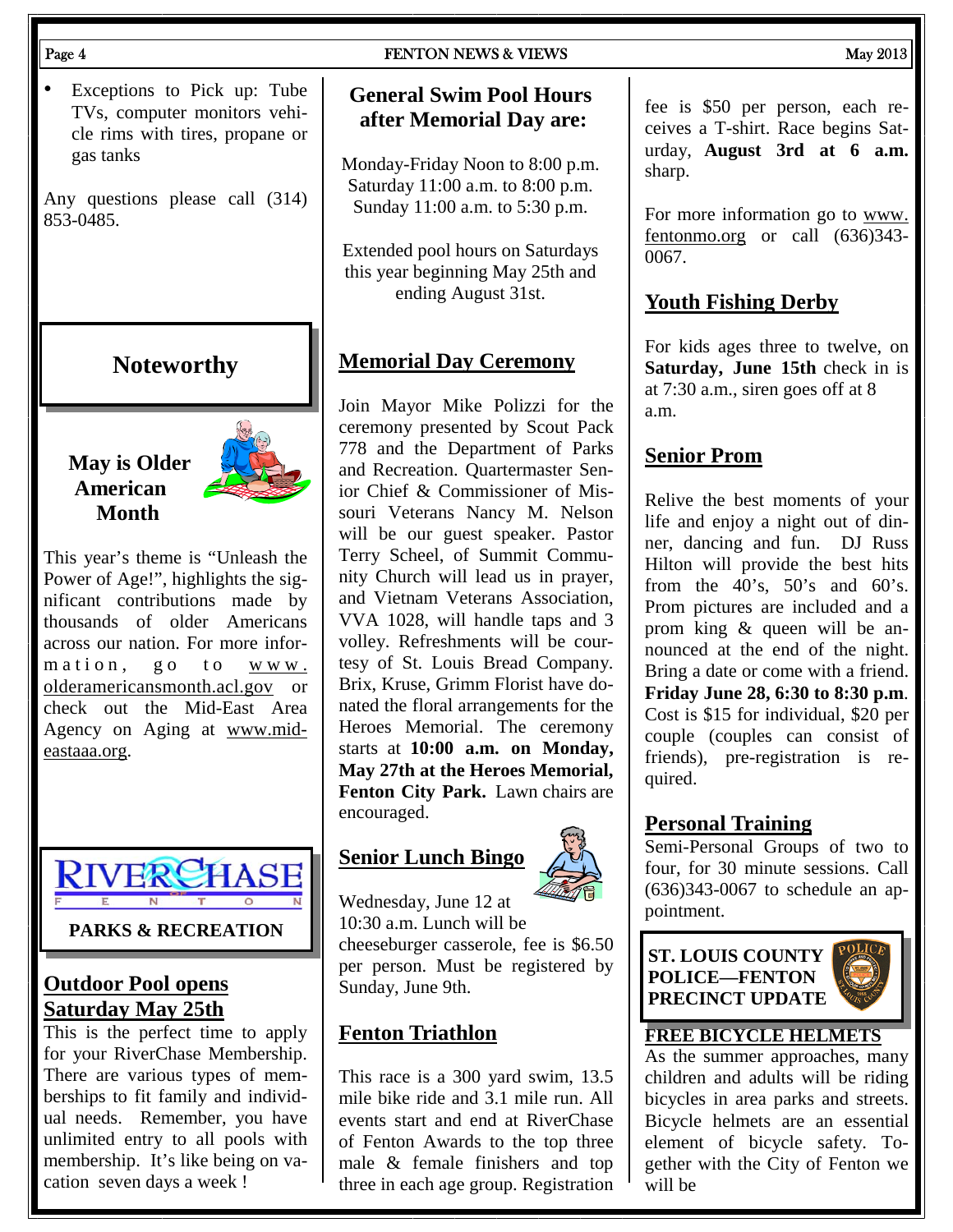giving away helmets to children of any St. Louis County resident. Please call the Fenton Precinct at (636)349-8120 from 8:00 a.m. to 4:00 p.m. to schedule an appointment for a helmet fitting.

#### **SPEED LIMIT**

With warmer weather here our children will be enjoying the outdoors. Help us to provide a safe and secure environment for both you and your children by paying special attention to the speed limit in your subdivision. The City of Fenton maintains a **20 miles per hour** speed limit on all residential streets within the City limits.

#### **Neighborhood Policing Officer (636) 343-2080 P.O. Aaron Dilks-Ext. 1123 Precinct Phone**

#### **FENTON NAMED A 2012 TREE CITY USA BY THE ARBOR DAY FOUNDATION TREE CITY USA**

Fenton was named a 2012 Tree City USA by the Arbor Day Foundation in honor of its commitment to effective urban forest management. This is the 20th year Fenton has earned the national designation.

Fenton achieved Tree City USA recognition by meeting the program's four requirements: a Tree Board or department, a tree-care ordinance, an annual community forestry budget of at least \$2 per capita and an Arbor Day observance and proclamation.

The Tree City USA program is sponsored by the Arbor Day Foundation, in partnership with the US Forest Service and National Association of State Foresters.

## Page 5 **FENTON NEWS & VIEWS** May 2013

#### **DECISIONS FROM THE APRIL 25, 2013 BOARD OF ALDERMEN MEET-**

#### *Presentations*

- Mayor Dennis Hancock presented Appreciation Plaques to Andrew Sobey, Jr. and Wes Verble for their service on the Planning & Zoning Commission.
- President of the Board of Aldermen Joe Maurath presented Mayor Hancock with a plaque in appreciation of his service to the City.

#### *Decisions*

- Approved request to release escrow in the amount of \$57,792.02 for the Shadow Creek Subdivision.
- Approved request to seek bids for the Olde Towne Trail Connection.
- $\checkmark$  Approved request to seek bids for Newsletter Printing.
- $\checkmark$  Approved elimination of the job description and position for Information Systems Manager/ Deputy City Clerk.
- Approved Residential Bulk Pickup by Christian Environmental and to have an independent contractor pickup white goods.
- $\checkmark$  Approved the Mayor's appointment of Bill Voorhees, Ward 1, to the Planning & Zoning Commission for a term expiring August, 2016.
- $\checkmark$  Approved the Mayor's appointment of Greg Matthes, Ward 2, to the Planning & Zoning Commission for a term expiring August, 2015.
- $\checkmark$  Approved the Mayor's appointment of Richard Patton, Ward 4, to the Planning & Zoning Commission for a term expiring August, 2014.

#### *Ordinances*

**#3324** Amends an existing Special Use Permit petitioned by Jim Butler Chevrolet to increase the allowable square footage of existing Automobile Dealership at 759 Gravois Bluffs Boulevard.

• Approved a petition for Site Plan approval by Civil Engineering Design Consultants, Inc., representing Jim Butler Chevrolet for a proposed building addition.

**#3325** Approved a revised Letter of Credit for the Shadow Creek Subdivision.

**#3326** Approved a contract of Accounting Services.

#### *Resolutions*

**R13-05** Res. Of the City of Fenton, Missouri, regarding the regulation of the Methamphetamine Precursors by the State of Missouri and by the St. Louis County, Missouri.